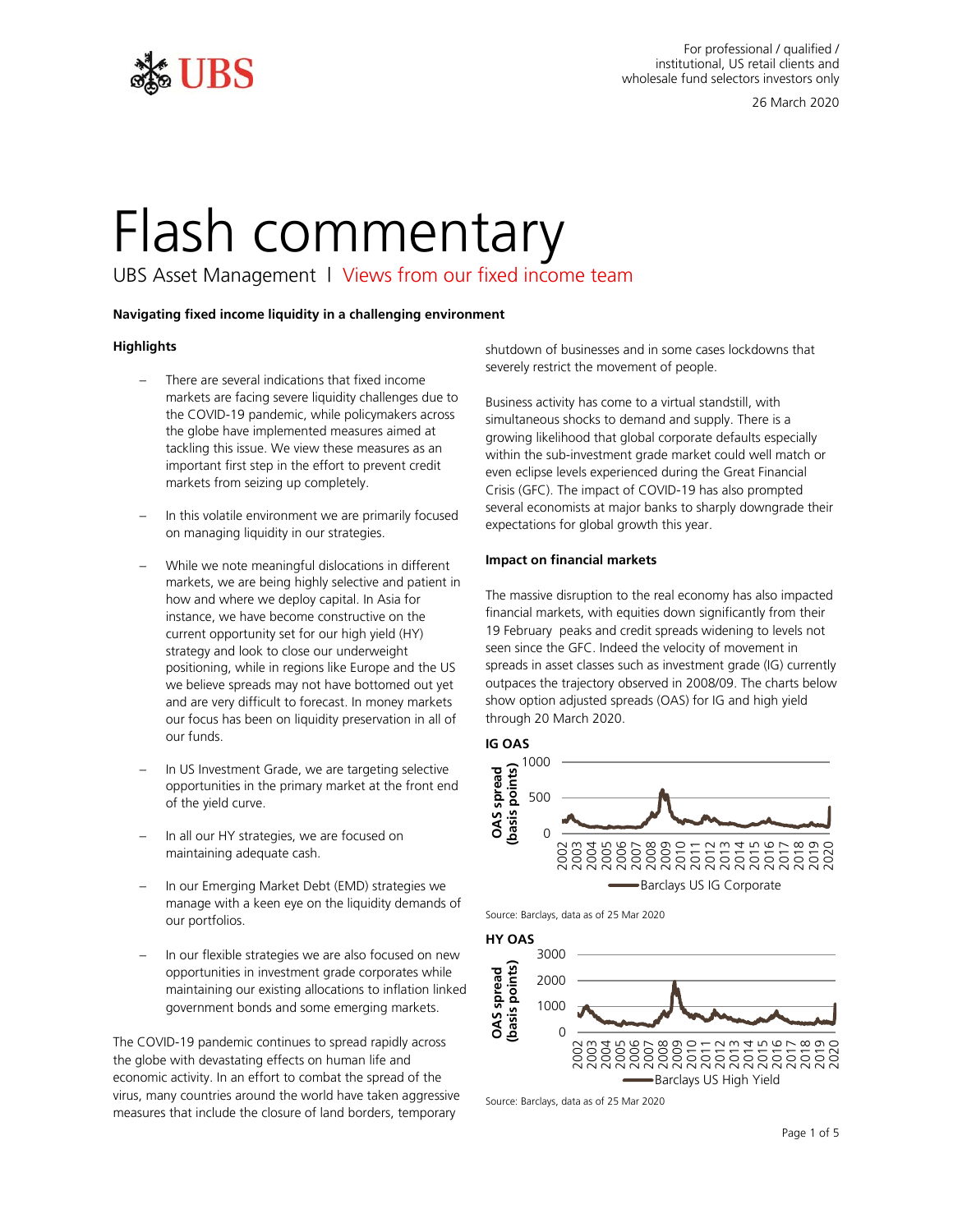

#### **What has this volatility meant for FI Liquidity?**

 classes with the US Treasury and Government money market prime money market funds were not spared as investors headed for the exit on concerns over exposure to A2/P2 over the period. Amid elevated levels of volatility and uncertainty, investors withdrew billions of dollars from funds across virtually all asset funds being the only exceptions. According to data from Lipper, a record USD 55bn came out of taxable bond funds for the week ended 18 March 2020. The largest casualties were US IG which saw a record USD 35bn outflows—dwarfing the previous record of USD 7.3bn set the prior week, and EMD which saw USD 18.8bn leave—another weekly record. Even commercial paper. Government money market funds were the ultimate beneficiaries, bringing in USD 249bn of new money

 facing severe liquidity challenges as a result of continued investor risk aversion and retrenchment. In IG we see clear Traded Funds (ETF) across investment grade credit and high price of the underlying bonds, sit on the sideline unsure of market directionality. Although some of these ETFs have underlying bonds deviated from NAVs as a result of large in markets. There are several indications that fixed income markets are signs of lower liquidity. A number of major credit Exchange yield trade at deep discounts to their Net Asset Values (NAV). ETF discounts persist when arbitragers, who would otherwise look to exploit the pricing gap between an ETF's NAV and the rebounded recently, the degree to which the price of redemptions is a reminder of how quickly liquidity can dry up

#### **ETF NAV Discounts relative to history**

|             | 10-year average | Lowest monthly<br>premium / premium discount | Premium /<br>discount as of |
|-------------|-----------------|----------------------------------------------|-----------------------------|
| Symbol      | discount        | $(10$ -year)                                 | March 20                    |
| <b>LQD</b>  | 0.23            | $-0.33$                                      | $-2.78$                     |
| <b>HYG</b>  | 0.37            | $-1.13$                                      | $-1.27$                     |
| <b>JNK</b>  | 0.25            | $-0.81$                                      | $-1.60$                     |
| <b>VCIT</b> | 0.30            | $-0.31$                                      | $-4.34$                     |
| <b>VCSH</b> | 0.20            | $-0.06$                                      | $-4.48$                     |
| IGIB        | 0.17            | $-0.13$                                      | $-2.53$                     |

Source: MorningStar, data as of 20 Mar 2020



<sup>1</sup> LQD represents iShares iBoxx Investment Grade ETF Source: MorningStar, data as of 20 Mar 2020

 In addition to trends in ETFs, we have seen quoted IG bid-ask A similar pattern exists in other segments of the bond market. limited dealer balance sheet capacity has resulted in bid-ask Backed Securities (MBS), and 50bps for AAA Commercial Mortgage Backed Securities (CMBS)— both wider than normal levels. In reality, CMBS has seen very limited dealer ability to bid making the true width of the bid-ask harder to gauge and therefore liquidity even less transparent. Emerging Market several percentage points below quoted bids and ETFs that trade at meaningful discounts to NAV. spreads that are double those observed just a few weeks ago. For instance in securitized assets, demand for liquidity amid quoted spreads that are 1/32 to 8/32 for Agency Mortgage Debt faces similar challenges with transactional bids that are  $\frac{1}{62}$   $\frac{1}{62}$   $\frac{1}{62}$   $\frac{1}{62}$   $\frac{1}{62}$   $\frac{1}{62}$   $\frac{1}{62}$   $\frac{1}{62}$   $\frac{1}{62}$   $\frac{1}{62}$   $\frac{1}{62}$   $\frac{1}{62}$   $\frac{1}{62}$   $\frac{1}{62}$   $\frac{1}{62}$   $\frac{1}{62}$   $\frac{1}{62}$   $\frac{1}{62}$   $\frac{1}{62}$   $\frac{1}{62}$ 

 substantially below valuations shown on broker screens. In summary, it appears executable bid prices are frequently

#### **What are policymakers doing to tackle illiquidity?**

 In response to the considerable strain placed on funding measures aimed directly at tackling this issue. markets and the general illiquidity resulting from this crisis, policy makers across the globe have implemented certain

## **Eurozone**

- − The European Central Bank (ECB) massively stepped up its stimulus package in the form of a EUR 750bn "Pandemic Emergency Purchase Programme" (PEPP). The facility will buy public and private-sector securities eligible under the existing Asset Purchase Program and has been extended to cover previously excluded Greece. PEPP should provide some downward pressure on intra-regional spreads.
- European finance ministers recently agreed to use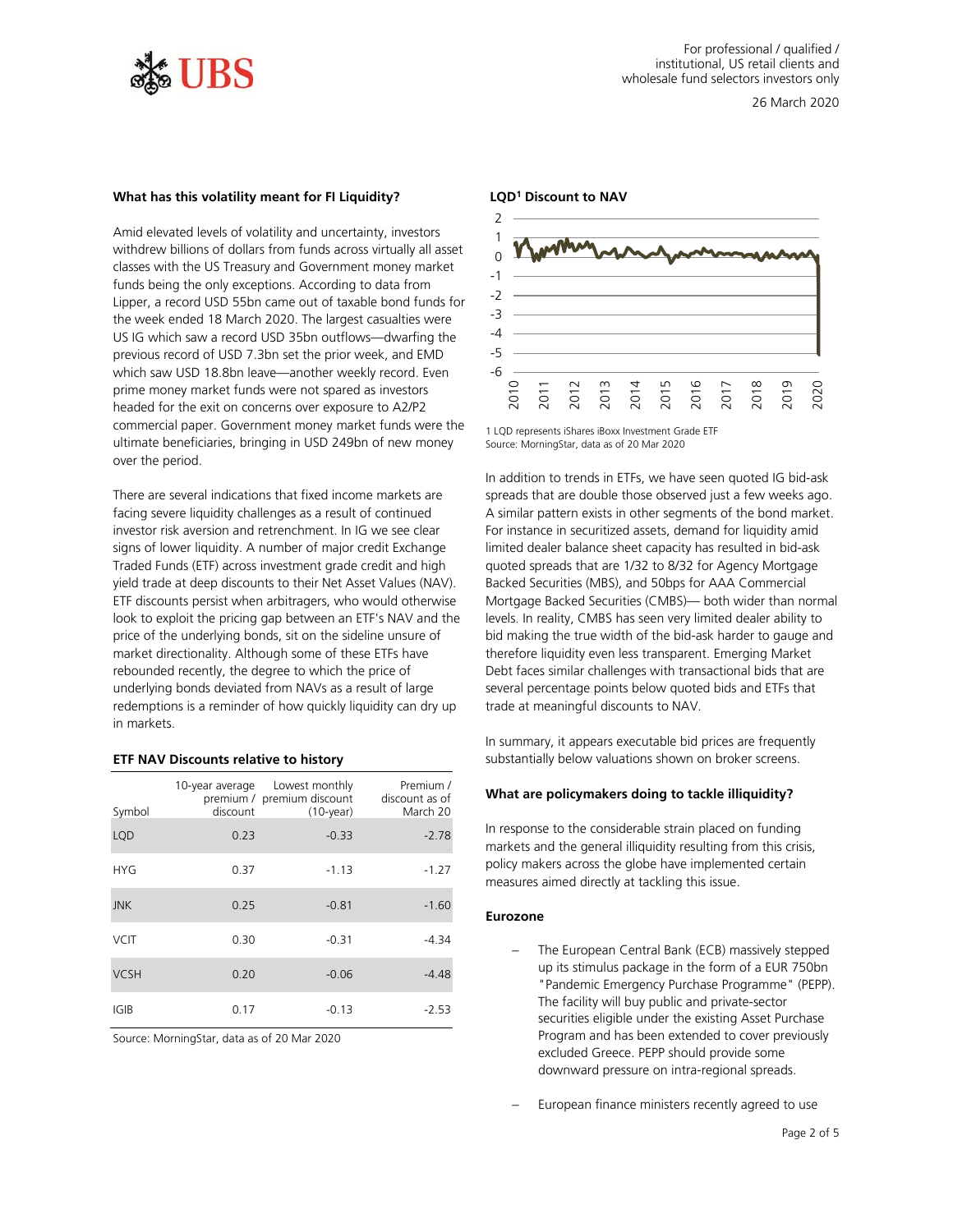

 Growth Pact which opens the door for larger budget economic headwinds with further discretionary the "general escape clause" of the Stability and deficits of member countries to counteract severe stimulus.

 and business alike. Each of these countries also − Germany, Italy, Spain and France each announced large spending packages ranging anywhere from 1.4% (Italy) to 4% (Germany) of their respective GDPs. The spending generally targeted individuals announced loan guarantee programs worth several hundred billion EUR combined.

#### **United Kingdom**

- − The UK government said recently it would make 330bn in loan guarantees to businesses of all sizes. available GBP 30bn (1.5% of GDP) to support businesses. This would be in addition to another GBP
- in Quantitative Easing, in mostly Gilts and some The Bank of England announced an extra GBP 200bn Corporate Credit.
- Earlier last week, a COVID-19 Corporate Financing Facility (CCFF) was announced which will purchase Commercial Paper issuance from non-financial businesses out to 1 year.

### **Asia-Pacific**

- − The Peoples Bank Of China (PBOC) injected 100bn yuan (USD 14.3bn) via the one-year medium term lending facility, keeping the rate unchanged at 3.15%. The bank also cut the amount of cash that banks have to set aside as reserves, effectively freeing up the equivalent of USD 79bn of funds into the economy starting March 16.
- − In Japan, the Bank of Japan (BOJ) undertook a an emergency purchase of bonds on Monday to the number of liquidity-enhancing operations including tune of USD 1.3trn yen (USD 12bn) aimed at halting rising yields.
- several sweeping measures including the pumping of record amounts of liquidity into short term lending − The Reserve Bank of Australia (RBA) announced markets in addition to the purchasing of bonds issued by state and federal issuers.

# **United States**

- The US Senate approved a record USD 2trn stimulus package that includes direct payments to tax payers and billions in loans to businesses.
- − The US Federal Reserve (Fed) took aggressive steps by These included an extension of the existing public. rolling out a number of facilities to boost liquidity. commitment to purchase Treasuries and agency mortgages to now cover eligible corporate bond issuance in both primary and secondary markets. Additionally, the introduction of credit facilities targeting money market mutual fund liquidity, commercial paper funding and the purchase of assetbacked mortgages as well as ETFs were all made
- the Fed has clearly signaled its intention to do − While details on these facilities are still being agreed, whatever it takes to support the proper functioning of markets.

 Admittedly, the solutions outlined above are primarily tailored towards high quality collateral. That said we still view these measures as an important first step in the effort to prevent credit markets from seizing up completely.

 It is notable that the extreme market dislocation of early March, and the associated days of very weak liquidity, seem to taken by policy makers. This has been crucial in restoring some (TIPS). Furthermore, as a second order effect, liquidity in many maintained remains to be seen but central banks have provided some comfort to investors that they will continue to have abated a little in the face of these extreme measures order to markets in traditional safe haven assets such as government bonds and Treasury Inflation Protected Securities other asset classes has at least stabilized. Whether this can be act aggressively to support markets.

# **How we are navigating this environment in our fixed income strategies**

 It is our view that a healthy dose of caution is warranted in Consequently, every marginal investment we make in this order to successfully navigate this unprecedented period. environment regardless of the specific strategy is first geared toward liquidity and quality management.

 we deploy capital. In Asia for instance, we have become While we note meaningful dislocations in different markets, we are being highly selective and patient in how and where constructive on the current opportunity set for our HY strategy and look to close our current underweight positioning, while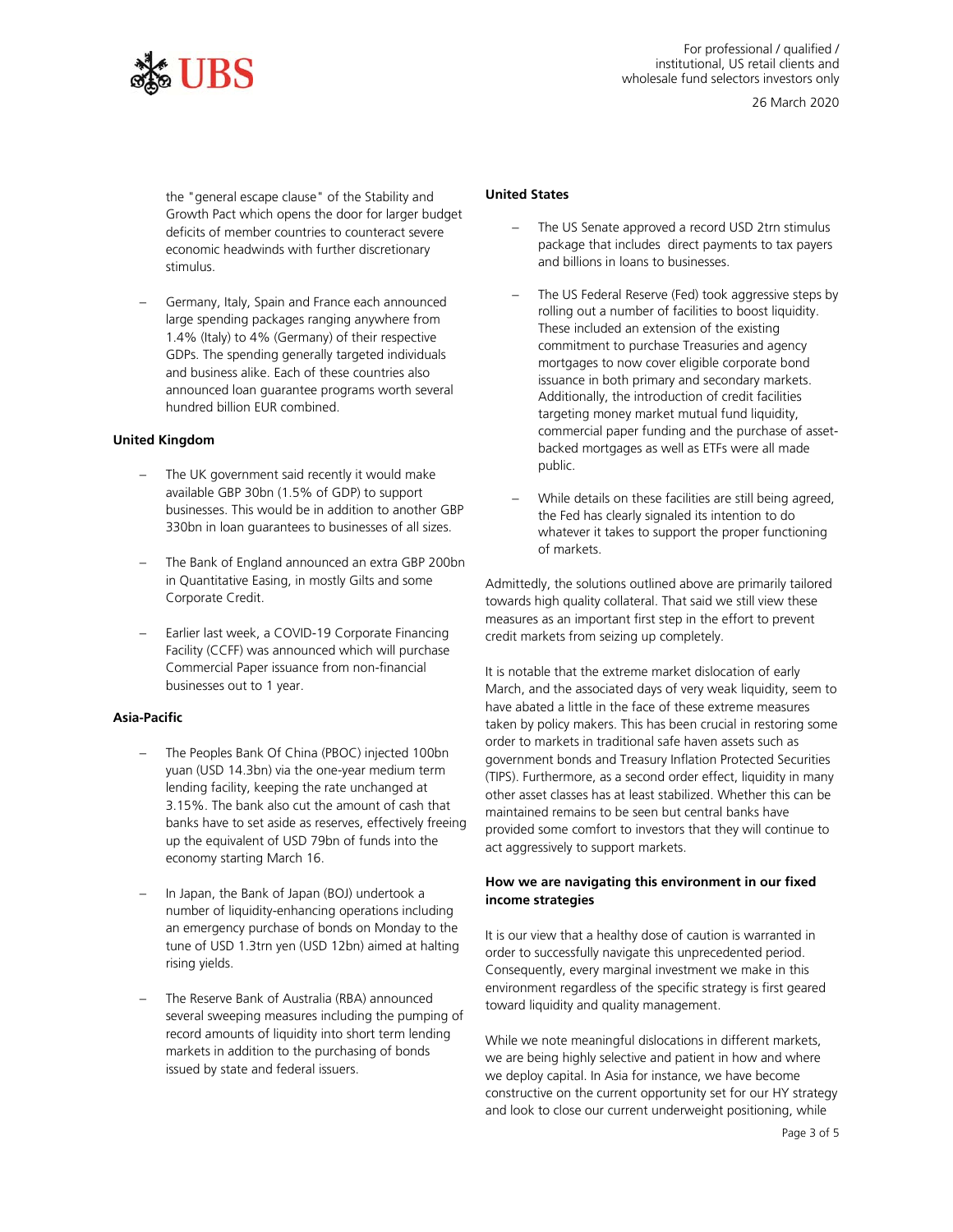

 in regions like Europe and the US we believe spreads may not provide the below summary of how we are navigating risks have bottomed out yet and are very difficult to forecast. We and opportunities in our active strategies.

 preservation in all of our funds. Within the US, in the current environment, our purchases of commercial paper space have globally are well positioned, and continue to be managed with In our money market funds our focus has been on liquidity been primarily focused on overnight maturities. The rest of our overnight exposure remains in repo and time deposits. In our European Money Market strategies, we have been building up cash buffers with a combination of maturing positions and flows. Broadly speaking, we believe UBS Money Market Funds a strong focus on safety and liquidity.

 yield curve and de-emphasizing trading-related yield curve at the front end has afforded us with opportunities to like. Also, we are looking to take advantage of attractive new issue concessions in high conviction IG corporates where we can add positions in new cash bonds. In US IG, we are focusing on the intermediate portion of the strategies due to the prohibitive cost associated with such trades in the current liquidity environment. Further, the inversion in credit curves caused by supply/demand imbalances selectively add exposure in 1–5 year maturities of credits we

 In High Yield (HY), both in the US and Europe, we are focused on maintaining adequate levels of cash. Additionally, we have recent headlines concerning liquidity in certain Nordic HY not representative of the broader HY market. selectively added risk without sacrificing liquidity by investing in attractively priced new issues of bonds we like while hedging the associated market risk. Although there have been funds, we believe that at this stage the situation is isolated and

 we have increased our cash and short dated treasury holdings. We have recently become more constructive on our market benchmark. In Asian HY, we believe we are well positioned to navigate the current volatility and liquidity regime. Among other measures, and will look to close our current underweight relative to

benchmark.<br>In our EMD strategies we manage with a keen eye on the liquidity demands on our portfolios. Our overall stance is one of caution as noted earlier. We believe there will be a moment where the market backdrop will be favorable for deploying risk announced by the Fed. However, we are still underweight risk back into the portfolio. A notable change we are making is the removal of certain hedges to benefit from the support overall.

Finally, in our global flexible strategies we are also focused on

 maintaining our existing allocations to inflation protected new opportunities in investment grade corporates while government bonds and some emerging market debt.

 As stewards of clients' assets, we believe patience and a long- term orientation are virtues especially in times like this. Our on the ebb and flow of markets on a given day but on the ability of each decision to stand the test of time. It is only in so doing that we believe that we can successfully navigate the dedicated professionals make investment decisions not based vagaries of fixed income markets.